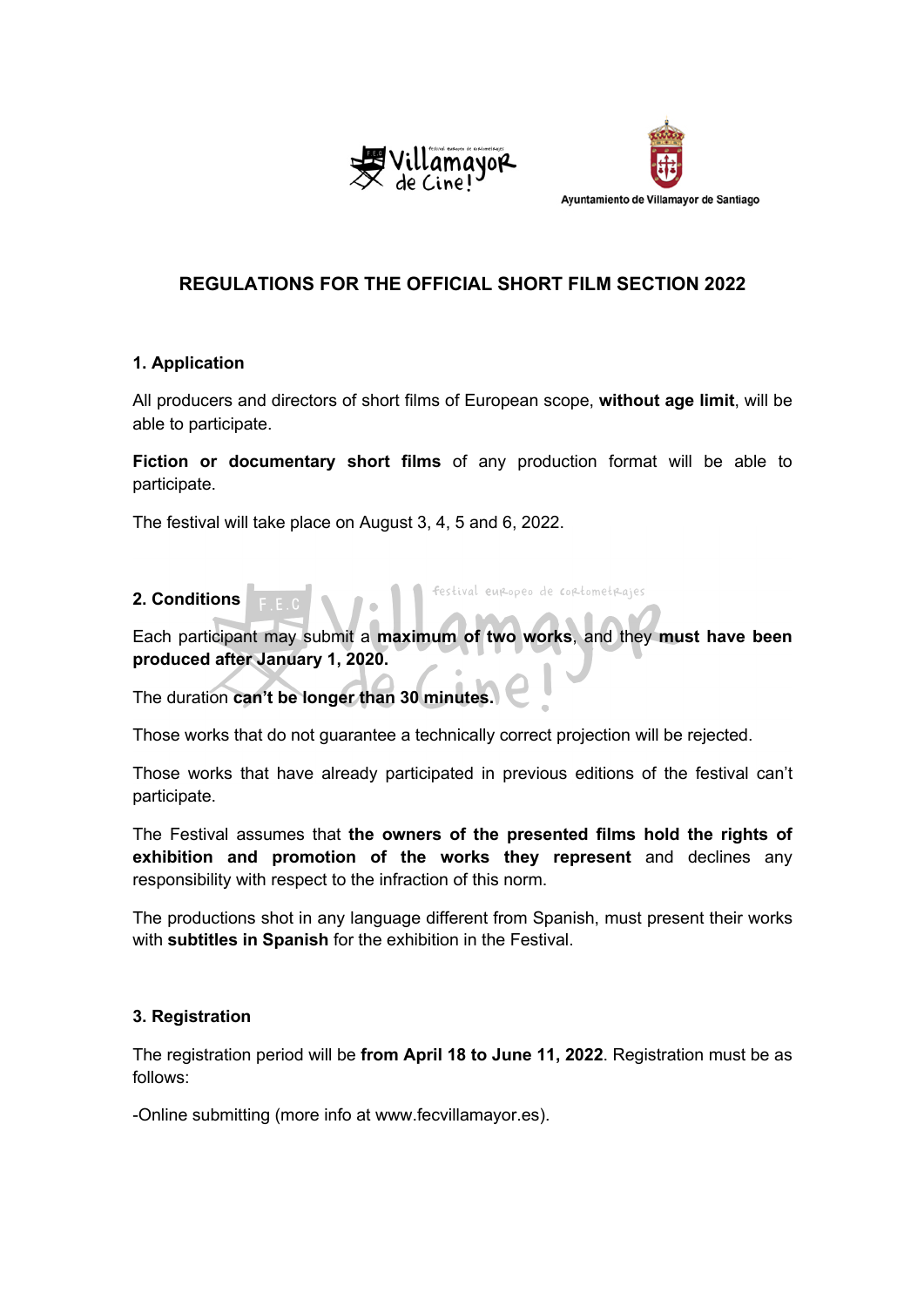When registering the work, you will be asked for a series of data that will make up the registration form, so the participant who makes the **online sending** does not have to send anything else by ordinary mail or e-mail. Any questions will be answered at the **fecvillamayor@fecvillamayor.es** address.

**The participants authorize the organization to use extracts from the films for its diffusion in any means of communication,** in order to promote the festival, as well as photos of the movie for advertising in the press and another media.

# **4. Selection**

Among all the received works a total of **seventeen** will be selected for their participation in the festival (twelve fiction short films and five documentary short films). The selection will be carried out by a committee of the organization, under strict quality criteria.

The result of the selection will be made public on July 20, 2022, and all participants will be notified by email, the selected films will be published on our social media and website. The decision of the selection committee is unappealable.

The selected films must be in the possession of the organization before July 31, 2022. festival europeo de cortometrajes In the following format:

### - **Codec: H.264 – Resolution: 1920 x 1080 – Fps: 25p**

**The festival has enough guarantees and insurance to cover the cost of possible damages or loss of projection copies or any other material delivered by the participants, and it will take charge of its immediate replacement. Likewise, the festival will assume the return of the projection copies (flash drives, hard disks or optical media) only when said sending is within the national territory of Spain.**

The selected films will be exhibited in public sessions in the designated place, in the schedules and dates that appear in the official program of the festival or as arranged by the festival organization.

**The organization appreciates the presence of the representatives of each short film and will pay for their stay and maintenance, not being able, due to financial reasons, to take care of the travel expenses.** 

### **5. Jury**

The Official Jury, made up of renowned professionals in the field of culture, will be responsible of awarding the prizes.

The jury may declare void, due to lack of quality or due to the absence of submitted works, the modalities that it deems appropriate or award prizes ex aequo, and its decision will be unappealable.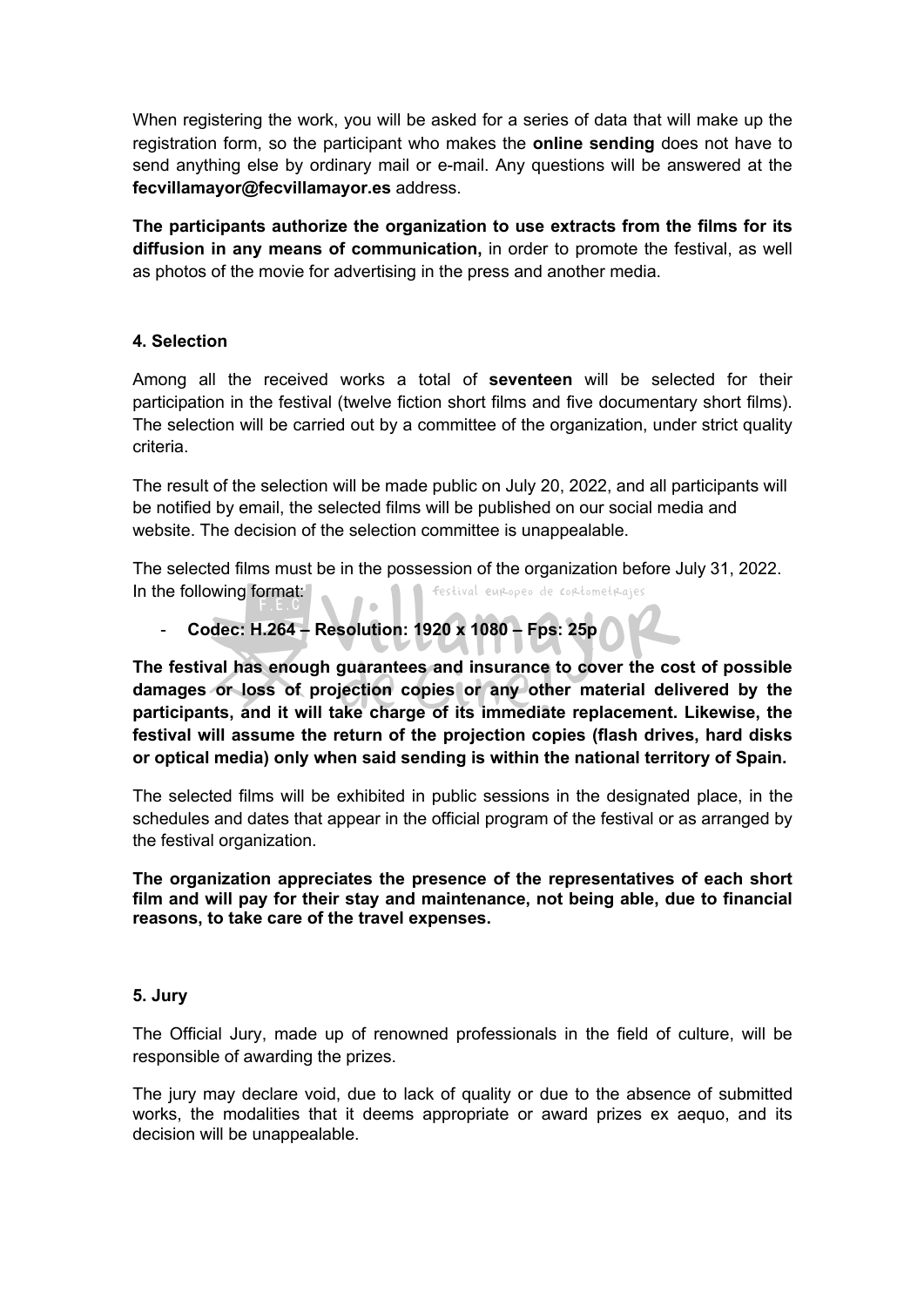**The Awards will be delivered on the day of the Gala in Villamayor de Santiago (Cuenca) on August 6th, 2022. The organization appreciates the presence of the people representing each short film and will cover they stay and maintenance.**

The audience present during the screenings will award the "Audience Award for the best fiction short film" through a ballot to be filled out after each screening session. The decision of the public is unappealable.

### **6. Awards**

Each of the winning short films will be awarded a trophy created for the occasion. Listed below are all the categories.

- **Jury Globalcaja - Jesús Guzmán Award for Best Fiction Short Film** (awarded with 300€ and a trophy).
- **Audience Award for Best Fiction Short Film** (awarded with 150€ and a trophy).
- **Jury Award for Best Documentary Short Film** (awarded with 300€ and a trophy). festival europeo de cortometrajes
- **Jury Award for Best Foreign Language Short Film** (awarded with a batch of typical local products and a nameplate).
- **Jury Award for Best Actor** (awarded with a batch of typical local products and a nameplate).
- **Jury Award for Best Actress** (awarded with a batch of typical local products and a nameplate).
- **Jury Award for Best Director** (awarded with a batch of typical local products and a nameplate).
- Jury Award for Best Screenplay (awarded with a batch of typical local products and a nameplate).
- **Jury Award for Best Editing** (awarded with a batch of typical local products and a nameplate).
- **Jury Award for Best Cinematography** (awarded with a batch of typical local products and a nameplate).
- **Jury Award for Best Sound** (awarded with a batch of typical local products and a nameplate).

The Jury Award and Audience Award are cumulative. All fiction films, national and European compete for the Audience Award